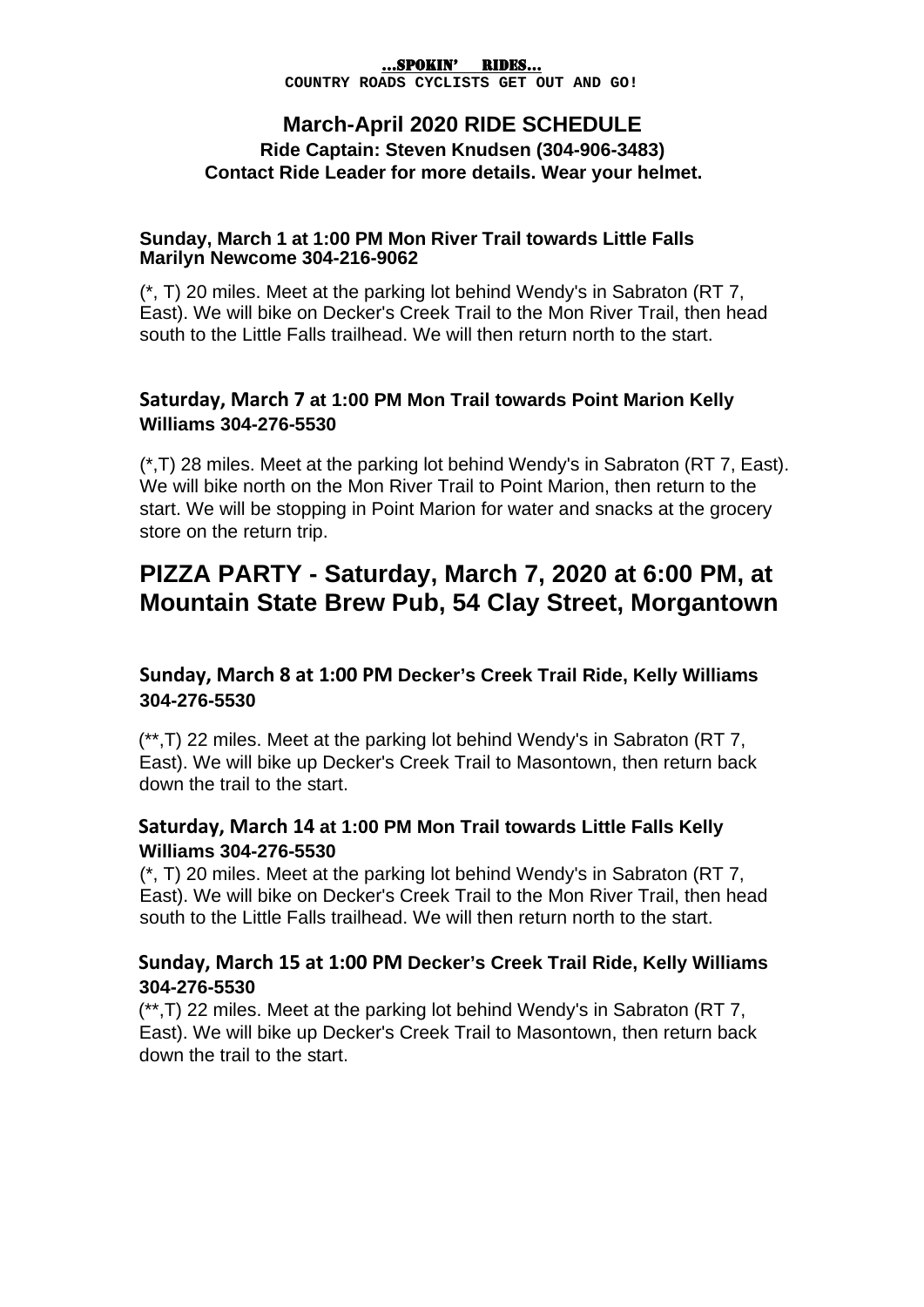#### …SPOKIN' RIDES…

**COUNTRY ROADS CYCLISTS GET OUT AND GO!**

#### **Saturday, March 21 at 1:00 PM Mount Morris Loop Phil Slate 304-777-9663**

(\*\*, R) 20-30 miles. Meet at the Senior Center (yellow brick building) in Mount Morris. We will do a loop around the back roads of Mount Morris.

#### **Sunday, March 22 at 12:00 NOON Mon River North to Lake Lynn, Jennifer Previll 304-282-0218**

(\*,T) 32 miles. Meet at the parking lot behind Wendy's in Sabraton (RT 7, East). We will bike north on the Mon River Trail to Point Marion and then onto the Lake Lynn Dam, then return to the start. We will be stopping in Point Marion for water and snacks at the grocery store on the return trip.

### **Saturday, March 28 at 1:00 PM Mount Morris Loop Mike Keane 304-376-0604**

(\*\*, R) 20-30 miles. Meet at the Senior Center (yellow brick building) in Mount Morris. We will do a loop around the back roads of Mount Morris.

### **Sunday, March 29 at 1:00 PM Decker's Creek Trail Ride Marilyn Newcome 304-216-9062**

(\*\*,T) 22 miles. Meet at the parking lot behind Wendy's in Sabraton (RT 7, East). We will bike up Decker's Creek Trail to Masontown, then return back down the trail to the start.

# *APRIL RIDES*

#### **Saturday, April 4 at 1:00 PM Mount Morris Loop Marilyn Newcome 304-216-9062**

(\*\*, R) 20-30 miles. Meet at the Senior Center (yellow brick building) in Mount Morris. We will do a loop around the back roads of Mount Morris.

#### **Sunday, April 5 at 12:00 NOON Mon River South to Opekiska Jennifer Previll 304-282-0218**

(\*, T) 32 miles. Meet at the parking lot behind Wendy's in Sabraton (RT 7, East). We will bike on Decker's Creek Trail to the Mon River Trail, then head south to the Opekiska Dam. We will then return north to the start.

## **Saturday, April 11 at 1:00 PM Mount Morris Loop Mike Keane 304-376-0604**

(\*\*, R) 20-30 miles. Meet at the Senior Center (yellow brick building) in Mount Morris. We will do a loop around the back roads of Mount Morris.